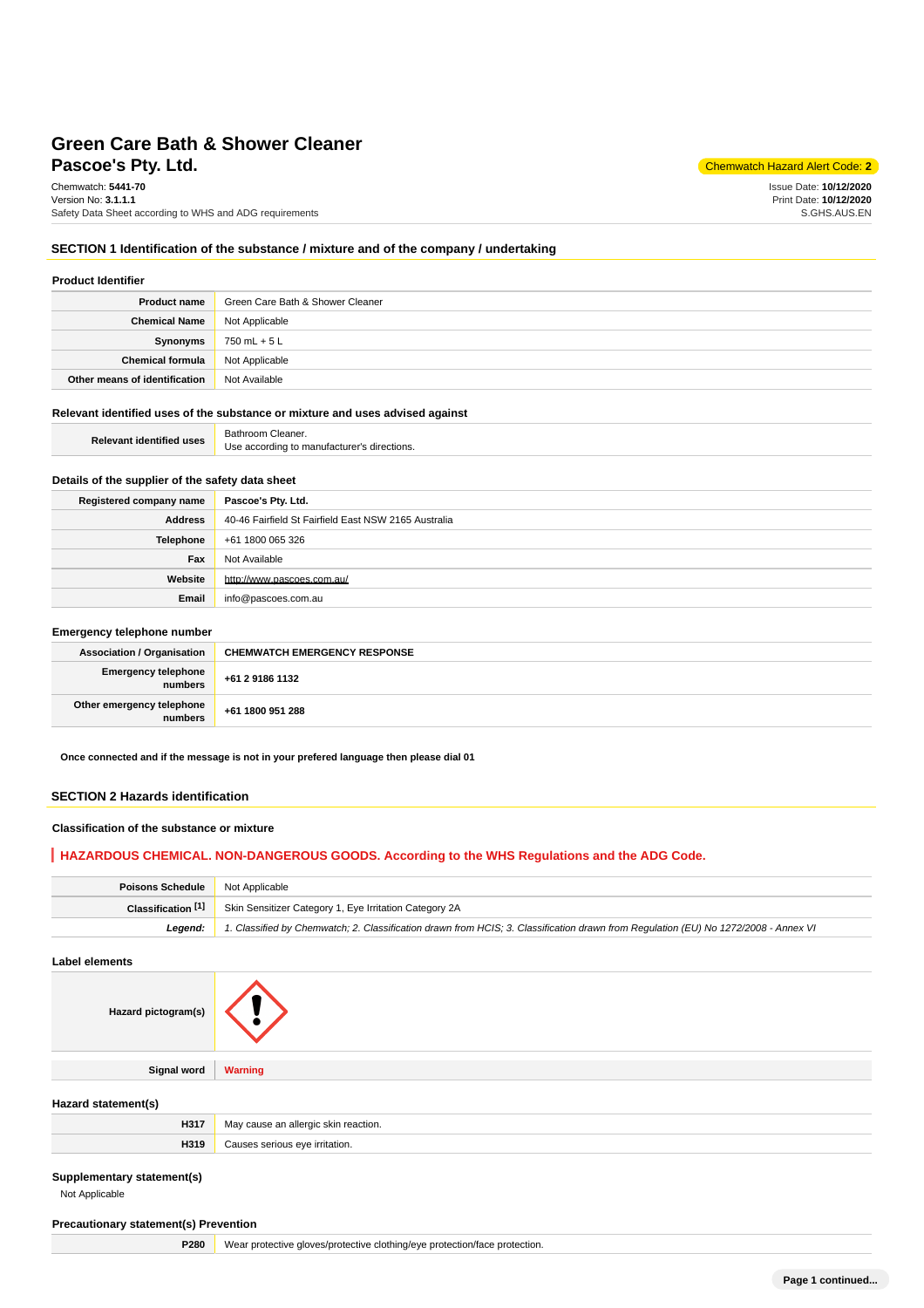| P261                                       | Avoid breathing mist/vapours/spray.                                    |  |
|--------------------------------------------|------------------------------------------------------------------------|--|
| P272                                       | Contaminated work clothing should not be allowed out of the workplace. |  |
| <b>Precautionary statement(s) Response</b> |                                                                        |  |
| P321                                       | Specific treatment (see advice on this label).                         |  |
| P363                                       | Wash contaminated clothing before reuse.                               |  |
|                                            |                                                                        |  |

| <b>P302+P352</b> IF ON SKIN: Wash with plenty of water.                                                                                           |
|---------------------------------------------------------------------------------------------------------------------------------------------------|
| P305+P351+P338   IF IN EYES: Rinse cautiously with water for several minutes. Remove contact lenses, if present and easy to do. Continue rinsing. |
|                                                                                                                                                   |

# **Precautionary statement(s) Storage**

Not Applicable

### **Precautionary statement(s) Disposal**

**P501** Dispose of contents/container to authorised hazardous or special waste collection point in accordance with any local regulation.

## **SECTION 3 Composition / information on ingredients**

#### **Substances**

See section below for composition of Mixtures

### **Mixtures**

| <b>CAS No</b> | %[weight]   | Name                                       |
|---------------|-------------|--------------------------------------------|
| 61789-40-0    | $1 - 2$     | cocamidopropylbetaine                      |
| 77-92-9       | $0.5 - 1.5$ | citric acid                                |
| Not Available | $0.5 - 1$   | enzyme blend.                              |
| Not Available | >90         | Ingredients determined not to be hazardous |

# **SECTION 4 First aid measures**

### **Description of first aid measures**

| <b>Eye Contact</b>  | If this product comes in contact with the eyes:<br>▶ Wash out immediately with fresh running water.<br>Ensure complete irrigation of the eye by keeping eyelids apart and away from eye and moving the eyelids by occasionally lifting the upper<br>and lower lids.<br>Seek medical attention without delay; if pain persists or recurs seek medical attention.<br>Removal of contact lenses after an eye injury should only be undertaken by skilled personnel. |
|---------------------|------------------------------------------------------------------------------------------------------------------------------------------------------------------------------------------------------------------------------------------------------------------------------------------------------------------------------------------------------------------------------------------------------------------------------------------------------------------|
| <b>Skin Contact</b> | If skin contact occurs:<br>Immediately remove all contaminated clothing, including footwear.<br>Flush skin and hair with running water (and soap if available).<br>Seek medical attention in event of irritation.                                                                                                                                                                                                                                                |
| Inhalation          | If fumes, aerosols or combustion products are inhaled remove from contaminated area.<br>Other measures are usually unnecessary.                                                                                                                                                                                                                                                                                                                                  |
| Ingestion           | Immediately give a glass of water.<br>First aid is not generally required. If in doubt, contact a Poisons Information Centre or a doctor.                                                                                                                                                                                                                                                                                                                        |

#### **Indication of any immediate medical attention and special treatment needed**

Treat symptomatically.

# **SECTION 5 Firefighting measures**

#### **Extinguishing media**

The product contains a substantial proportion of water, therefore there are no restrictions on the type of extinguishing media which may be used. Choice of extinguishing media should take into account surrounding areas.

Though the material is non-combustible, evaporation of water from the mixture, caused by the heat of nearby fire, may produce floating layers of combustible substances. In such an event consider:

 $h$  foam.

### **Special hazards arising from the substrate or mixture**

**Fire Incompatibility** None known.

### **Advice for firefighters**

| <b>Fire Fighting</b>         | Alert Fire Brigade and tell them location and nature of hazard.<br>Wear breathing apparatus plus protective gloves in the event of a fire.<br>Prevent, by any means available, spillage from entering drains or water courses.<br>Use fire fighting procedures suitable for surrounding area.                                                     |
|------------------------------|---------------------------------------------------------------------------------------------------------------------------------------------------------------------------------------------------------------------------------------------------------------------------------------------------------------------------------------------------|
| <b>Fire/Explosion Hazard</b> | The material is not readily combustible under normal conditions.<br>However, it will break down under fire conditions and the organic component may burn.<br>Not considered to be a significant fire risk.<br>Heat may cause expansion or decomposition with violent rupture of containers.<br>Decomposes on heating and produces toxic fumes of: |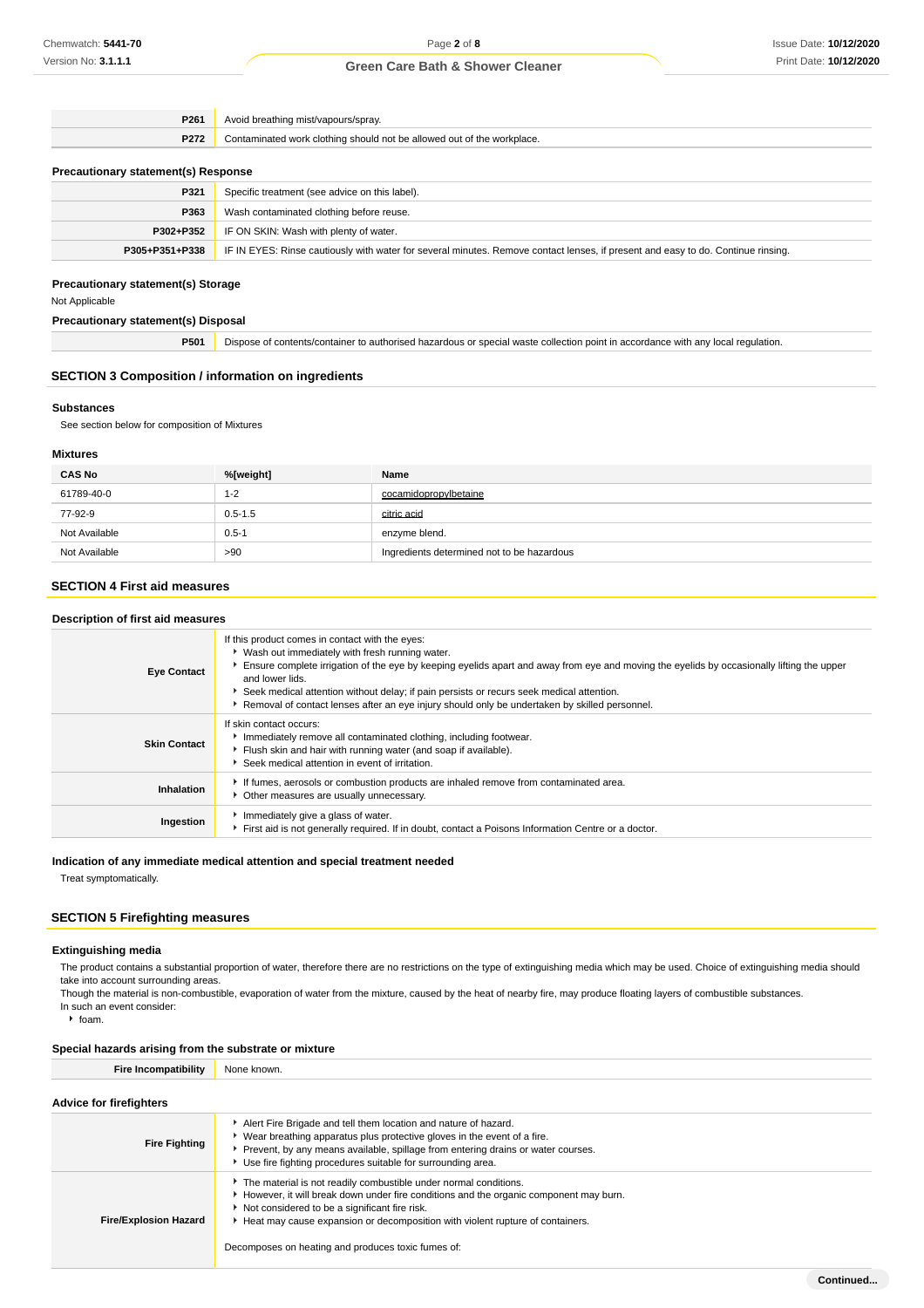|                | carbon dioxide (CO2)<br>nitrogen oxides (NOx)<br>other pyrolysis products typical of burning organic material.<br>May emit corrosive fumes. |
|----------------|---------------------------------------------------------------------------------------------------------------------------------------------|
| <b>HAZCHEM</b> | Not Applicable                                                                                                                              |

### **SECTION 6 Accidental release measures**

**Personal precautions, protective equipment and emergency procedures**

See section 8

#### **Environmental precautions**

See section 12

#### **Methods and material for containment and cleaning up**

| <b>Minor Spills</b> | Clean up all spills immediately.<br>Avoid breathing vapours and contact with skin and eyes.<br>Control personal contact with the substance, by using protective equipment.<br>Contain and absorb spill with sand, earth, inert material or vermiculite. |
|---------------------|---------------------------------------------------------------------------------------------------------------------------------------------------------------------------------------------------------------------------------------------------------|
| <b>Major Spills</b> | Moderate hazard.<br>Clear area of personnel and move upwind.<br>Alert Fire Brigade and tell them location and nature of hazard.<br>Wear breathing apparatus plus protective gloves.                                                                     |

Personal Protective Equipment advice is contained in Section 8 of the SDS.

## **SECTION 7 Handling and storage**

### **Precautions for safe handling**

| Safe handling     | <b>DO NOT</b> allow clothing wet with material to stay in contact with skin<br>Avoid all personal contact, including inhalation.<br>▶ Wear protective clothing when risk of exposure occurs.<br>Use in a well-ventilated area.<br>Prevent concentration in hollows and sumps. |
|-------------------|-------------------------------------------------------------------------------------------------------------------------------------------------------------------------------------------------------------------------------------------------------------------------------|
| Other information | Store in original containers.<br>Keep containers securely sealed.<br>Store in a cool, dry, well-ventilated area.<br>Store away from incompatible materials and foodstuff containers.                                                                                          |

#### **Conditions for safe storage, including any incompatibilities**

| Suitable container             | • Polyethylene or polypropylene container.<br>Packing as recommended by manufacturer.<br>▶ Check all containers are clearly labelled and free from leaks. |
|--------------------------------|-----------------------------------------------------------------------------------------------------------------------------------------------------------|
| <b>Storage incompatibility</b> | None known                                                                                                                                                |

## **SECTION 8 Exposure controls / personal protection**

#### **Control parameters**

**Occupational Exposure Limits (OEL)**

### **INGREDIENT DATA**

Not Available

### **Emergency Limits**

| Ingredient                          | <b>Material name</b> | TEEL-1        | TEEL-2              | TEEL-3        |
|-------------------------------------|----------------------|---------------|---------------------|---------------|
| Green Care Bath & Shower<br>Cleaner | Not Available        | Not Available | Not Available       | Not Available |
|                                     |                      |               |                     |               |
| Ingredient                          | <b>Original IDLH</b> |               | <b>Revised IDLH</b> |               |
| cocamidopropylbetaine               | Not Available        |               | Not Available       |               |
| citric acid                         | Not Available        |               | Not Available       |               |

### **Occupational Exposure Banding**

| Ingredient            | <b>Occupational Exposure Band Rating</b>                                                                                                                                                                                                                                                 | <b>Occupational Exposure Band Limit</b> |
|-----------------------|------------------------------------------------------------------------------------------------------------------------------------------------------------------------------------------------------------------------------------------------------------------------------------------|-----------------------------------------|
| cocamidopropylbetaine |                                                                                                                                                                                                                                                                                          | $\leq 0.1$ ppm                          |
| citric acid           |                                                                                                                                                                                                                                                                                          | $\leq$ 0.01 mg/m <sup>3</sup>           |
| Notes:                | Occupational exposure banding is a process of assigning chemicals into specific categories or bands based on a chemical's potency and the<br>adverse health outcomes associated with exposure. The output of this process is an occupational exposure band (OEB), which corresponds to a |                                         |

range of exposure concentrations that are expected to protect worker health.

**Exposure controls**

**Appropriate engineering controls**

Engineering controls are used to remove a hazard or place a barrier between the worker and the hazard. Well-designed engineering controls can be highly effective in protecting workers and will typically be independent of worker interactions to provide this high level of protection. The basic types of engineering controls are: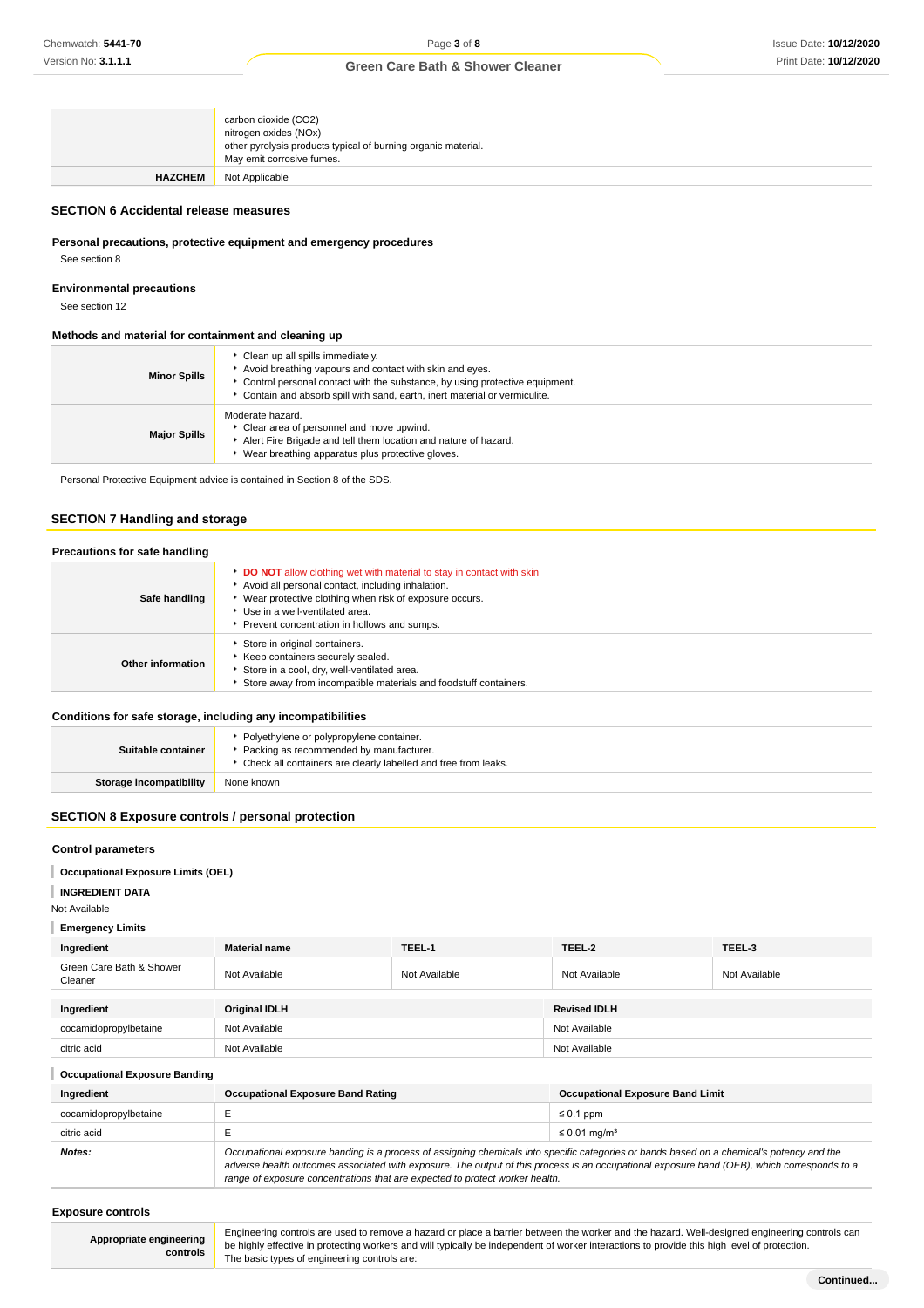Process controls which involve changing the way a job activity or process is done to reduce the risk.

|                            | Process controls which involve changing the way a job activity or process is done to require the risk.<br>Enclosure and/or isolation of emission source which keeps a selected hazard "physically" away from the worker and ventilation that strategically<br>"adds" and "removes" air in the work environment.                                                                                                                                                                                                                                                                                                                                                                                                                                                                                                                                                                                                                                                                                                            |
|----------------------------|----------------------------------------------------------------------------------------------------------------------------------------------------------------------------------------------------------------------------------------------------------------------------------------------------------------------------------------------------------------------------------------------------------------------------------------------------------------------------------------------------------------------------------------------------------------------------------------------------------------------------------------------------------------------------------------------------------------------------------------------------------------------------------------------------------------------------------------------------------------------------------------------------------------------------------------------------------------------------------------------------------------------------|
| <b>Personal protection</b> |                                                                                                                                                                                                                                                                                                                                                                                                                                                                                                                                                                                                                                                                                                                                                                                                                                                                                                                                                                                                                            |
| Eye and face protection    | Safety glasses with side shields.<br>Chemical goggles.<br>Contact lenses may pose a special hazard; soft contact lenses may absorb and concentrate irritants. A written policy document, describing<br>the wearing of lenses or restrictions on use, should be created for each workplace or task.                                                                                                                                                                                                                                                                                                                                                                                                                                                                                                                                                                                                                                                                                                                         |
| <b>Skin protection</b>     | See Hand protection below                                                                                                                                                                                                                                                                                                                                                                                                                                                                                                                                                                                                                                                                                                                                                                                                                                                                                                                                                                                                  |
| Hands/feet protection      | ▶ Wear chemical protective gloves, e.g. PVC.<br>▶ Wear safety footwear or safety gumboots, e.g. Rubber<br><b>NOTE:</b><br>The material may produce skin sensitisation in predisposed individuals. Care must be taken, when removing gloves and other protective<br>equipment, to avoid all possible skin contact.<br>▶ Contaminated leather items, such as shoes, belts and watch-bands should be removed and destroyed.<br>The selection of suitable gloves does not only depend on the material, but also on further marks of quality which vary from manufacturer to<br>manufacturer. Where the chemical is a preparation of several substances, the resistance of the glove material can not be calculated in advance<br>and has therefore to be checked prior to the application.<br>The exact break through time for substances has to be obtained from the manufacturer of the protective gloves and has to be observed when<br>making a final choice.<br>Personal hygiene is a key element of effective hand care. |
| <b>Body protection</b>     | See Other protection below                                                                                                                                                                                                                                                                                                                                                                                                                                                                                                                                                                                                                                                                                                                                                                                                                                                                                                                                                                                                 |
| Other protection           | • Overalls.<br>P.V.C apron.<br>▶ Barrier cream.<br>Skin cleansing cream.                                                                                                                                                                                                                                                                                                                                                                                                                                                                                                                                                                                                                                                                                                                                                                                                                                                                                                                                                   |

#### **Recommended material(s)**

#### **GLOVE SELECTION INDEX**

Glove selection is based on a modified presentation of the:  **"Forsberg Clothing Performance Index".**

 The effect(s) of the following substance(s) are taken into account in the **computergenerated** selection:

Green Care Bath & Shower Cleaner

| <b>Material</b> | <b>CPI</b> |
|-----------------|------------|
| <b>BUTYL</b>    | A          |
| <b>NEOPRENE</b> | A          |
| <b>VITON</b>    | A          |
| NATURAL RUBBER  | C          |
| <b>PVA</b>      | C          |

\* CPI - Chemwatch Performance Index

A: Best Selection

B: Satisfactory; may degrade after 4 hours continuous immersion

C: Poor to Dangerous Choice for other than short term immersion

**NOTE**: As a series of factors will influence the actual performance of the glove, a final selection must be based on detailed observation. -

\* Where the glove is to be used on a short term, casual or infrequent basis, factors such as "feel" or convenience (e.g. disposability), may dictate a choice of gloves which might otherwise be unsuitable following long-term or frequent use. A qualified practitioner should be consulted.

#### **Respiratory protection**

Type AK-P Filter of sufficient capacity. (AS/NZS 1716 & 1715, EN 143:2000 & 149:2001, ANSI Z88 or national equivalent)

Selection of the Class and Type of respirator will depend upon the level of breathing zone contaminant and the chemical nature of the contaminant. Protection Factors (defined as the ratio of contaminant outside and inside the mask) may also be important.

| Required<br>minimum<br>protection factor | Maximum gas/vapour<br>concentration present in air<br>p.p.m. (by volume) | Half-face<br>Respirator | <b>Full-Face</b><br>Respirator    |
|------------------------------------------|--------------------------------------------------------------------------|-------------------------|-----------------------------------|
| up to 10                                 | 1000                                                                     | AK-AUS /<br>Class1 P2   |                                   |
| up to $50$                               | 1000                                                                     |                         | AK-AUS/<br>Class 1 P <sub>2</sub> |
| up to 50                                 | 5000                                                                     | Airline *               |                                   |
| up to $100$                              | 5000                                                                     | ۰                       | AK-2 P2                           |
| up to $100$                              | 10000                                                                    | ۰                       | AK-3 P2                           |
| $100+$                                   |                                                                          |                         | Airline**                         |

\* - Continuous Flow \*\* - Continuous-flow or positive pressure demand A(All classes) = Organic vapours, B AUS or B1 = Acid gasses, B2 = Acid gas or hydrogen cyanide(HCN), B3 = Acid gas or hydrogen cyanide(HCN), E = Sulfur dioxide(SO2), G = Agricultural chemicals, K = Ammonia(NH3), Hg = Mercury, NO = Oxides of nitrogen,  $MB =$  Methyl bromide,  $AX =$  Low boiling point organic compounds(below 65 degC)

- Cartridge respirators should never be used for emergency ingress or in areas of unknown vapour concentrations or oxygen content.
- $\triangleright$  The wearer must be warned to leave the contaminated area immediately on detecting any odours through the respirator. The odour may indicate that the mask is not functioning properly, that the vapour concentration is too high, or that the mask is not properly fitted. Because of these limitations, only restricted use of cartridge respirators is considered appropriate.
- Cartridge performance is affected by humidity. Cartridges should be changed after 2 hr of continuous use unless it is determined that the humidity is less than 75%, in which case, cartridges can be used for 4 hr. Used cartridges should be discarded daily, regardless of the length of time used

#### **SECTION 9 Physical and chemical properties**

#### **Information on basic physical and chemical properties**

| Appearance            | Clear, aqua blue, water-thin liquid with characteristic odour; miscible with water. |                                                   |               |
|-----------------------|-------------------------------------------------------------------------------------|---------------------------------------------------|---------------|
|                       |                                                                                     |                                                   |               |
| <b>Physical state</b> | Liauid                                                                              | Relative density (Water = 1)                      | 0.95-1.05     |
| Odour                 | Not Available                                                                       | <b>Partition coefficient n-octanol</b><br>/ water | Not Available |
|                       |                                                                                     |                                                   |               |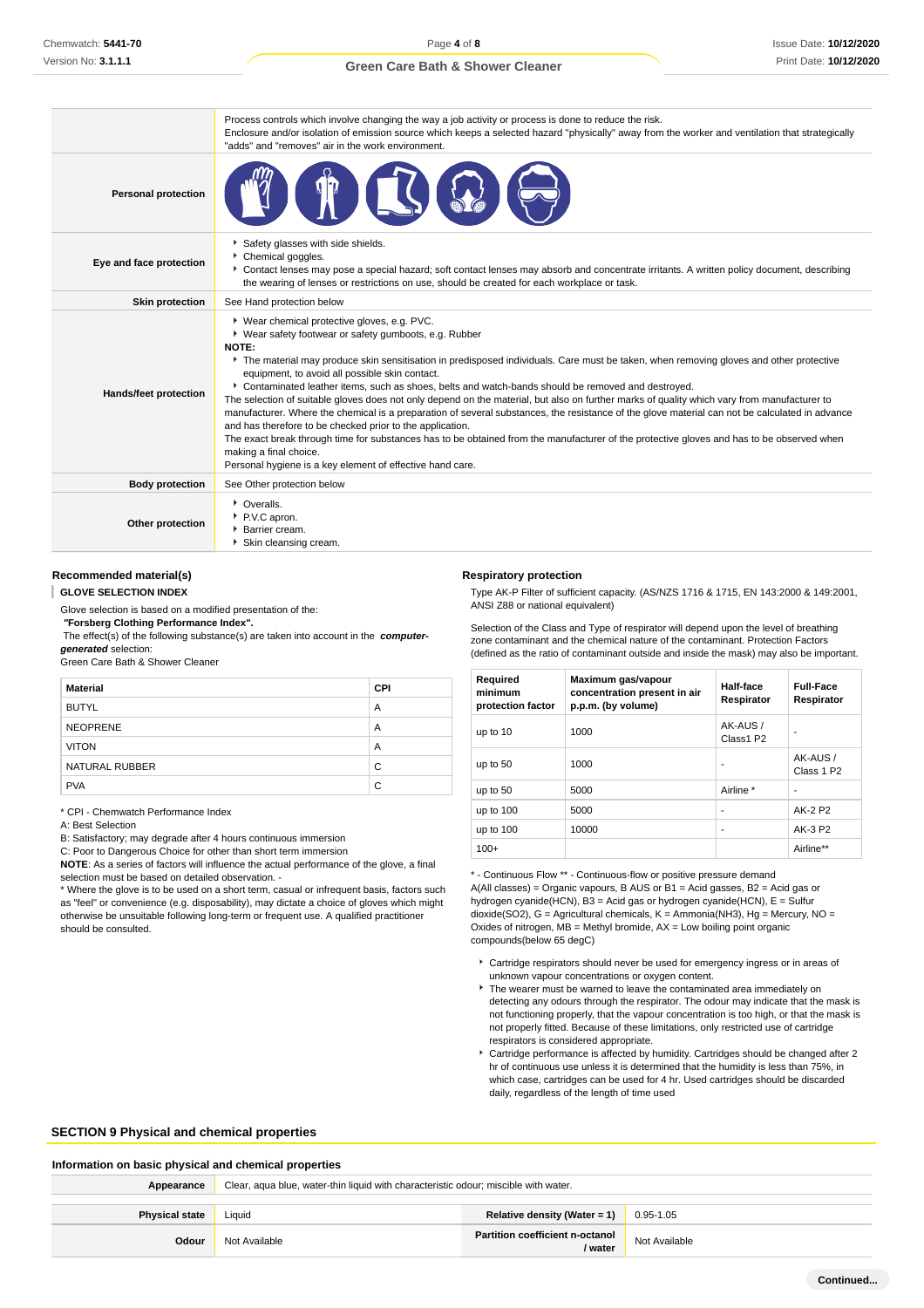| Odour threshold                                   | Not Available  | Auto-ignition temperature (°C)      | Not Available  |
|---------------------------------------------------|----------------|-------------------------------------|----------------|
| pH (as supplied)                                  | $>2.2 - 2.8$   | <b>Decomposition temperature</b>    | Not Available  |
| Melting point / freezing point<br>(°C)            | Not Available  | Viscosity (cSt)                     | Not Available  |
| Initial boiling point and boiling<br>range $(°C)$ | Not Available  | Molecular weight (g/mol)            | Not Applicable |
| Flash point (°C)                                  | Not Applicable | <b>Taste</b>                        | Not Available  |
| <b>Evaporation rate</b>                           | Not Available  | <b>Explosive properties</b>         | Not Available  |
| Flammability                                      | Not Applicable | <b>Oxidising properties</b>         | Not Available  |
| Upper Explosive Limit (%)                         | Not Applicable | Surface Tension (dyn/cm or<br>mN/m) | Not Available  |
| Lower Explosive Limit (%)                         | Not Applicable | <b>Volatile Component (%vol)</b>    | Not Available  |
| Vapour pressure (kPa)                             | Not Available  | Gas group                           | Not Available  |
| Solubility in water                               | Miscible       | pH as a solution (1%)               | Not Available  |
| Vapour density $(Air = 1)$                        | Not Available  | VOC g/L                             | Not Available  |

## **SECTION 10 Stability and reactivity**

| Reactivity                                 | See section 7                                                                                                                      |
|--------------------------------------------|------------------------------------------------------------------------------------------------------------------------------------|
| <b>Chemical stability</b>                  | • Unstable in the presence of incompatible materials.<br>Product is considered stable.<br>Hazardous polymerisation will not occur. |
| Possibility of hazardous<br>reactions      | See section 7                                                                                                                      |
| <b>Conditions to avoid</b>                 | See section 7                                                                                                                      |
| Incompatible materials                     | See section 7                                                                                                                      |
| <b>Hazardous decomposition</b><br>products | See section 5                                                                                                                      |

### **SECTION 11 Toxicological information**

#### **Information on toxicological effects**

| Inhaled                             | The material is not thought to produce adverse health effects or irritation of the respiratory tract (as classified by EC Directives using animal<br>models). Nevertheless, good hygiene practice requires that exposure be kept to a minimum and that suitable control measures be used in an<br>occupational setting.<br>Not normally a hazard due to non-volatile nature of product |                                                                                                                                        |  |
|-------------------------------------|----------------------------------------------------------------------------------------------------------------------------------------------------------------------------------------------------------------------------------------------------------------------------------------------------------------------------------------------------------------------------------------|----------------------------------------------------------------------------------------------------------------------------------------|--|
| Ingestion                           | The material has NOT been classified by EC Directives or other classification systems as "harmful by ingestion". This is because of the lack of<br>corroborating animal or human evidence.                                                                                                                                                                                             |                                                                                                                                        |  |
| <b>Skin Contact</b>                 | There is some evidence to suggest that this material can cause inflammation of the skin on contact in some persons.                                                                                                                                                                                                                                                                    |                                                                                                                                        |  |
| Eye                                 | This material can cause eye irritation and damage in some persons.                                                                                                                                                                                                                                                                                                                     |                                                                                                                                        |  |
| <b>Chronic</b>                      | Skin contact with the material is more likely to cause a sensitisation reaction in some persons compared to the general population.                                                                                                                                                                                                                                                    |                                                                                                                                        |  |
|                                     |                                                                                                                                                                                                                                                                                                                                                                                        |                                                                                                                                        |  |
| <b>Green Care Bath &amp; Shower</b> | <b>TOXICITY</b>                                                                                                                                                                                                                                                                                                                                                                        | <b>IRRITATION</b>                                                                                                                      |  |
| <b>Cleaner</b>                      | Not Available                                                                                                                                                                                                                                                                                                                                                                          | Not Available                                                                                                                          |  |
|                                     | <b>TOXICITY</b>                                                                                                                                                                                                                                                                                                                                                                        | <b>IRRITATION</b>                                                                                                                      |  |
|                                     | Oral (rat) LD50: =4900 mg/kg <sup>[2]</sup>                                                                                                                                                                                                                                                                                                                                            | Eye: adverse effect observed (irritating)[1]                                                                                           |  |
| cocamidopropylbetaine               | Oral (rat) LD50: 2700 mg/kg <sup>[2]</sup>                                                                                                                                                                                                                                                                                                                                             | Eye: primary irritant *                                                                                                                |  |
|                                     |                                                                                                                                                                                                                                                                                                                                                                                        | Skin: adverse effect observed (irritating)[1]                                                                                          |  |
|                                     |                                                                                                                                                                                                                                                                                                                                                                                        | Skin: primary irritant *                                                                                                               |  |
|                                     | <b>TOXICITY</b>                                                                                                                                                                                                                                                                                                                                                                        | <b>IRRITATION</b>                                                                                                                      |  |
|                                     | 5500 mg/kg <sup>[2]</sup>                                                                                                                                                                                                                                                                                                                                                              | Eye (rabbit): 0.75 mg/24h-SEVERE                                                                                                       |  |
| citric acid                         | Oral (rat) LD50: ~11700 mg/kg <sup>[2]</sup>                                                                                                                                                                                                                                                                                                                                           | Skin (rabbit): 500 mg/24h - mild                                                                                                       |  |
|                                     | Oral (rat) LD50: 3000 mg/kg <sup>[2]</sup>                                                                                                                                                                                                                                                                                                                                             |                                                                                                                                        |  |
| Legend:                             | specified data extracted from RTECS - Register of Toxic Effect of chemical Substances                                                                                                                                                                                                                                                                                                  | 1. Value obtained from Europe ECHA Registered Substances - Acute toxicity 2.* Value obtained from manufacturer's SDS. Unless otherwise |  |

**COCAMIDOPROPYLBETAINE** The following information refers to contact allergens as a group and may not be specific to this product. Contact allergies quickly manifest themselves as contact eczema, more rarely as urticaria or Quincke's oedema. The pathogenesis of contact eczema involves a cell-mediated (T lymphocytes) immune reaction of the delayed type. Other allergic skin reactions, e.g. contact urticaria, involve antibody-mediated immune reactions. The significance of the contact allergen is not simply determined by its sensitisation potential: the distribution of the substance and the opportunities for contact with it are equally important. Possible cross-reactions to several fatty acid amidopropyl dimethylamines were observed in patients that were reported to have allergic contact dermatitis to a baby lotion that contained 0.3% oleamidopropyl dimethylamine. Stearamidopropyl dimethylamine at 2% in hair conditioners was not a contact sensitiser when tested neat or diluted to 30%. However, irritation

reactions were observed.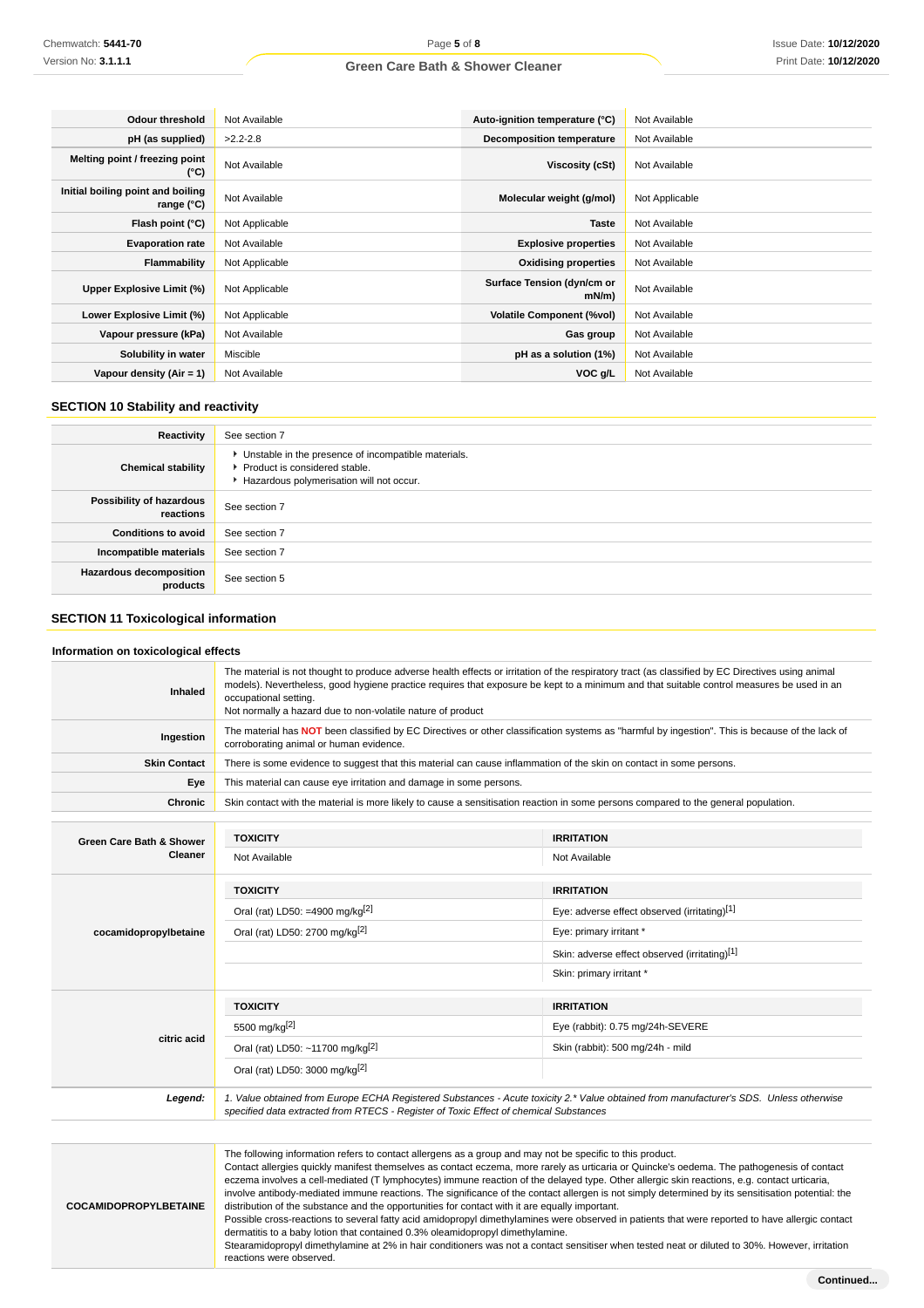|                                               | A 10-year retrospective study found that out of 46 patients with confirmed allergic eyelid dermatitis, 10.9% had relevant reactions to<br>oleamidopropyl dimethylamine and 4.3% had relevant reactions to cocamidopropyl dimethylamine.<br>Several cases of allergic contact dermatitis were reported in patients from the Netherlands that had used a particular type of body lotion that<br>contained oleamidopropyl dimethylamine.<br>In 12 patients tested with their personal cosmetics, containing the fatty acid amidopropyl dimethylamine cocamidopropyl betaine (CAPB), 9 had<br>positive reactions to at least one dilution and 5 had irritant reactions. All except 3 patients, who were not tested, had 2 or 3+ reaction to the<br>3,3-dimethylaminopropylamine (DMAPA, the reactant used in producing fatty acid amidopropyl dimethylamines) at concentrations as low as<br>0.05%. The presence of DMAPA was investigated via thin-layer chromatography in the personal cosmetics of 4 of the patients that had positive<br>reactions. DMAPA was measured in the products at 50 - 150 ppm suggesting that the sensitising agent in CAPB-induced allergy is DMAPA, .<br>The sensitisation potential of a 4% aqueous liquid fabric softener formulation containing 0.5% stearyl/palmitylamidopropyl dimethylamine was<br>investigated using.<br>Most undiluted cationic surfactants satisfy the criteria for classification as Harmful (Xn) with R22 and as Irritant (Xi) for skin and eyes with R38<br>and R41.<br>The material may produce moderate eye irritation leading to inflammation. Repeated or prolonged exposure to irritants may produce<br>conjunctivitis.<br>Amphoteric surfactants are easily absorbed in the gut and partly excreted unchanged in the faeces. It has not been shown to accumulate in the<br>body. Concentrated betaines are expected to irritate the skin and eyes, but dilute solutions only irritate the eyes.<br>No evidence of delayed contact hypersensitivity was found in animal testing. Tests for mutation-causing potential have proved negative.                                                                                                                                                                                                                                                                                                                                                                                                                                                                                                                                                                                                                                                                                                                                                                                                                                                                                                                                                                                                                                                                                                                                                                                                                                                                                                                                                                                                                                                                                                                                                                                                                                                                                                                                                                                                                                                    |                                 |   |  |
|-----------------------------------------------|------------------------------------------------------------------------------------------------------------------------------------------------------------------------------------------------------------------------------------------------------------------------------------------------------------------------------------------------------------------------------------------------------------------------------------------------------------------------------------------------------------------------------------------------------------------------------------------------------------------------------------------------------------------------------------------------------------------------------------------------------------------------------------------------------------------------------------------------------------------------------------------------------------------------------------------------------------------------------------------------------------------------------------------------------------------------------------------------------------------------------------------------------------------------------------------------------------------------------------------------------------------------------------------------------------------------------------------------------------------------------------------------------------------------------------------------------------------------------------------------------------------------------------------------------------------------------------------------------------------------------------------------------------------------------------------------------------------------------------------------------------------------------------------------------------------------------------------------------------------------------------------------------------------------------------------------------------------------------------------------------------------------------------------------------------------------------------------------------------------------------------------------------------------------------------------------------------------------------------------------------------------------------------------------------------------------------------------------------------------------------------------------------------------------------------------------------------------------------------------------------------------------------------------------------------------------------------------------------------------------------------------------------------------------------------------------------------------------------------------------------------------------------------------------------------------------------------------------------------------------------------------------------------------------------------------------------------------------------------------------------------------------------------------------------------------------------------------------------------------------------------------------------------------------------------------------------------------------------------------------------------------------------------------------------------------------------------------------------------------------------------------------------------------------------------------------------------------------------------------------------------------------------------------------------------------------------------------------------------------------------------------------------------------------------------------------------------------------------------------------------------------------------------------------------------------------------------------------------------------------------------------------------------------------------------------------------------|---------------------------------|---|--|
|                                               | * [Van Waters and Rogers] ** [Canada Colors and Chemicals Ltd.] Toxicokinetics, metabolism and distribution. Absorption of the chemical across<br>dermal and gastrointestinal membranes is possible based on the relatively low molecular weight of the chemical (500 Da) and given that it is a<br>surfactant (EC, 2003). Acute toxicity. Acute oral toxicity studies in rats and mice indicated that the LD50 values of the chemical (at 30-35.61%<br>concentration) ranged from 1800 mg/kg bw (male rats) up to 5000 mg/kg bw, with mortalities noted in most studies (CIR, 2010). Of note is an<br>acute oral toxicity study conducted in Sprague-Dawley rats (5/sex) at a single dose of 1800 mg/kg bw (formulation containing 35.61% of the<br>chemical), where no males but all five females died. Overall, the data suggests that mortality occurs following oral administration of the chemical<br>and that it may be an acute oral toxicant. Therefore, based on these data the chemical may be harmful if swallowed. An acute dermal toxicity<br>study in rats was conducted using 2000 mg/kg bw of a 31% formulation of the chemical (CIR, 2010). Irritation was observed, but there were no<br>clinical signs of systemic toxicity or mortalities. The lack of effects in this study suggests that the chemical is likely to be of low acute dermal<br>toxicity. Irritation. The chemical has a quaternary ammonium functional group, which is a structural alert for corrosion Numerous skin irritation<br>studies, conducted with formulations containing 7.5-30% of the chemical, indicated that the chemical has irritant properties. The studies were,<br>in-general, conducted under occlusive conditions, with exposure times of up to 24 hours (7.5-10%). Based on the information available, the<br>chemical is likely to be a skin irritant. Eye irritation studies with the chemical showed that corrosive and necrotic effects occurred at 30% whereas<br>less severe effects were observed at lower concentrations of 2.3-10% The chemical is classified with the risk phrase R36: Irritating to eyes,<br>however, based on studies conducted on the chemical it may be a severe eye irritant. Sensitisation. The chemical has a quaternary ammonium<br>functional group, which is a structural alert for sensitisation (Conflicting results have been obtained with the chemical in animal studies. Positive<br>results were reported in an LLNA study (an EC3 value was not reported). In addition, positive results were obtained in two guinea pig<br>maximisation studies conducted by a single laboratory, the first at 3% induction and 3% challenge, and the second at 0.15% induction and<br>0.015% challenge. However, there was no sensitisation in a guinea pig maximisation test when the chemical was tested at 6% induction and 1%<br>challenge. No evidence of sensitisation was reported in a HRIPT on a formulation containing the chemical at 0.6% concentration (a 10% dilution<br>of a ~6% formulation) with 110 volunteers. In HRIPT studies on formulations containing the chemical, no evidence of sensitisation was reported<br>at concentrations of 1.87% (88 subjects), 0.93% (93 subjects), 0.3% (100 subjects), 1.5-3.0% (141 subjects), 6.0% (210 subjects), 0.018% (27<br>subjects). However, positive results were observed in provocative studies conducted on formulations containing the chemical (at 0.3-1%<br>concentration), conducted in subjects diagnosed with various forms of contact dermatitis, suggesting that the chemical may cause reactions in<br>sensitive individuals In one study authors note that sensitisation effects of the chemical (and related compounds) are most likely due to the<br>impurities, including DMAPA and amidopropyl dimethylamines, however, they do not exclude the possibility of the causing the sensitisation. The<br>potential for skin sensit |                                 |   |  |
| <b>CITRIC ACID</b>                            | Asthma-like symptoms may continue for months or even years after exposure to the material ends. This may be due to a non-allergic condition<br>known as reactive airways dysfunction syndrome (RADS) which can occur after exposure to high levels of highly irritating compound. Main<br>criteria for diagnosing RADS include the absence of previous airways disease in a non-atopic individual, with sudden onset of persistent<br>asthma-like symptoms within minutes to hours of a documented exposure to the irritant. Other criteria for diagnosis of RADS include a reversible<br>airflow pattern on lung function tests, moderate to severe bronchial hyperreactivity on methacholine challenge testing, and the lack of minimal<br>lymphocytic inflammation, without eosinophilia.<br>For citric acid (and its inorganic citrate salts)<br>Based on extensive animal testing data and on human experience, citric acid has low acute toxicity. Citric acid is not suspected of causing<br>cancer, birth defects or reproductive toxicity. Further, it does not cause mutations. Also, the sensitizing potential is considered low.                                                                                                                                                                                                                                                                                                                                                                                                                                                                                                                                                                                                                                                                                                                                                                                                                                                                                                                                                                                                                                                                                                                                                                                                                                                                                                                                                                                                                                                                                                                                                                                                                                                                                                                                                                                                                                                                                                                                                                                                                                                                                                                                                                                                                                                                                                                                                                                                                                                                                                                                                                                                                                                                                                                                                                                                               |                                 |   |  |
| <b>COCAMIDOPROPYLBETAINE</b><br>& CITRIC ACID | The material may cause skin irritation after prolonged or repeated exposure and may produce on contact skin redness, swelling, the production of<br>vesicles, scaling and thickening of the skin.                                                                                                                                                                                                                                                                                                                                                                                                                                                                                                                                                                                                                                                                                                                                                                                                                                                                                                                                                                                                                                                                                                                                                                                                                                                                                                                                                                                                                                                                                                                                                                                                                                                                                                                                                                                                                                                                                                                                                                                                                                                                                                                                                                                                                                                                                                                                                                                                                                                                                                                                                                                                                                                                                                                                                                                                                                                                                                                                                                                                                                                                                                                                                                                                                                                                                                                                                                                                                                                                                                                                                                                                                                                                                                                                                          |                                 |   |  |
| <b>Acute Toxicity</b>                         | ×                                                                                                                                                                                                                                                                                                                                                                                                                                                                                                                                                                                                                                                                                                                                                                                                                                                                                                                                                                                                                                                                                                                                                                                                                                                                                                                                                                                                                                                                                                                                                                                                                                                                                                                                                                                                                                                                                                                                                                                                                                                                                                                                                                                                                                                                                                                                                                                                                                                                                                                                                                                                                                                                                                                                                                                                                                                                                                                                                                                                                                                                                                                                                                                                                                                                                                                                                                                                                                                                                                                                                                                                                                                                                                                                                                                                                                                                                                                                                          | Carcinogenicity                 | × |  |
| <b>Skin Irritation/Corrosion</b>              | ×                                                                                                                                                                                                                                                                                                                                                                                                                                                                                                                                                                                                                                                                                                                                                                                                                                                                                                                                                                                                                                                                                                                                                                                                                                                                                                                                                                                                                                                                                                                                                                                                                                                                                                                                                                                                                                                                                                                                                                                                                                                                                                                                                                                                                                                                                                                                                                                                                                                                                                                                                                                                                                                                                                                                                                                                                                                                                                                                                                                                                                                                                                                                                                                                                                                                                                                                                                                                                                                                                                                                                                                                                                                                                                                                                                                                                                                                                                                                                          | Reproductivity                  | × |  |
| <b>Serious Eye Damage/Irritation</b>          | ✔                                                                                                                                                                                                                                                                                                                                                                                                                                                                                                                                                                                                                                                                                                                                                                                                                                                                                                                                                                                                                                                                                                                                                                                                                                                                                                                                                                                                                                                                                                                                                                                                                                                                                                                                                                                                                                                                                                                                                                                                                                                                                                                                                                                                                                                                                                                                                                                                                                                                                                                                                                                                                                                                                                                                                                                                                                                                                                                                                                                                                                                                                                                                                                                                                                                                                                                                                                                                                                                                                                                                                                                                                                                                                                                                                                                                                                                                                                                                                          | <b>STOT - Single Exposure</b>   | × |  |
| <b>Respiratory or Skin</b><br>sensitisation   | ✔                                                                                                                                                                                                                                                                                                                                                                                                                                                                                                                                                                                                                                                                                                                                                                                                                                                                                                                                                                                                                                                                                                                                                                                                                                                                                                                                                                                                                                                                                                                                                                                                                                                                                                                                                                                                                                                                                                                                                                                                                                                                                                                                                                                                                                                                                                                                                                                                                                                                                                                                                                                                                                                                                                                                                                                                                                                                                                                                                                                                                                                                                                                                                                                                                                                                                                                                                                                                                                                                                                                                                                                                                                                                                                                                                                                                                                                                                                                                                          | <b>STOT - Repeated Exposure</b> | x |  |
| <b>Mutagenicity</b>                           | ×                                                                                                                                                                                                                                                                                                                                                                                                                                                                                                                                                                                                                                                                                                                                                                                                                                                                                                                                                                                                                                                                                                                                                                                                                                                                                                                                                                                                                                                                                                                                                                                                                                                                                                                                                                                                                                                                                                                                                                                                                                                                                                                                                                                                                                                                                                                                                                                                                                                                                                                                                                                                                                                                                                                                                                                                                                                                                                                                                                                                                                                                                                                                                                                                                                                                                                                                                                                                                                                                                                                                                                                                                                                                                                                                                                                                                                                                                                                                                          | <b>Aspiration Hazard</b>        | × |  |

**Legend:**  $\mathbf{X}$  – Data either not available or does not fill the criteria for classification

– Data available to make classification

# **SECTION 12 Ecological information**

**Toxicity**

| Green Care Bath & Shower<br>Cleaner | Endpoint         | <b>Test Duration (hr)</b> | <b>Species</b>                | Value            | Source           |
|-------------------------------------|------------------|---------------------------|-------------------------------|------------------|------------------|
|                                     | Not<br>Available | Not Available             | Not Available                 | Not<br>Available | Not<br>Available |
| cocamidopropylbetaine               | Endpoint         | <b>Test Duration (hr)</b> | <b>Species</b>                | Value            | Source           |
|                                     | LC50             | 96                        | Fish                          | 1.9mg/L          | $\overline{2}$   |
|                                     | EC50             | 48                        | Crustacea                     | $6.4$ mg/L       | $\overline{2}$   |
|                                     | EC50             | 96                        | Algae or other aquatic plants | $0.55$ mg/L      | $\overline{2}$   |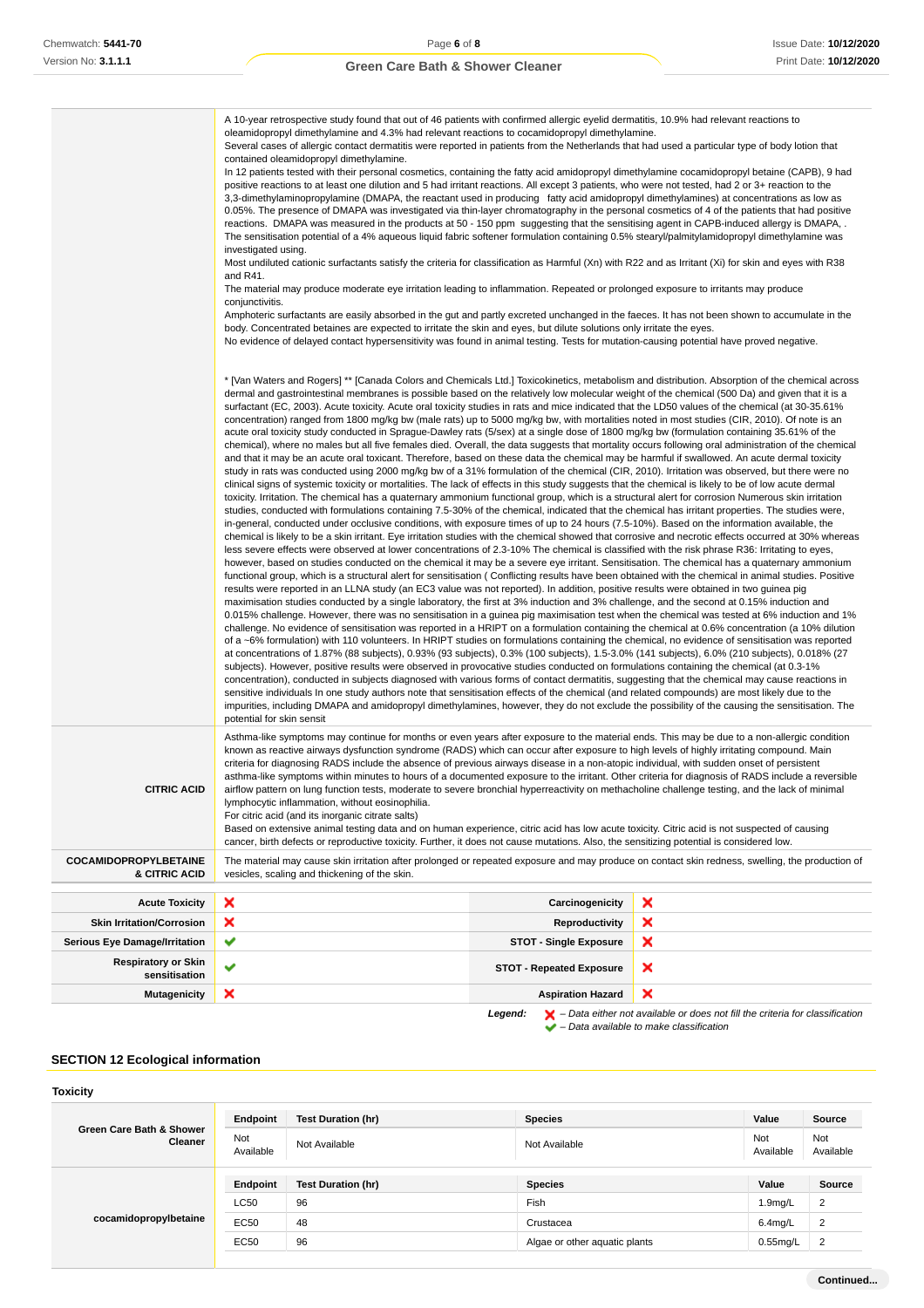|             | <b>NOEC</b> | 672                                                                                                                                           | Fish                          | $0.16$ mg/L | $\overline{2}$ |
|-------------|-------------|-----------------------------------------------------------------------------------------------------------------------------------------------|-------------------------------|-------------|----------------|
|             | Endpoint    | <b>Test Duration (hr)</b>                                                                                                                     | <b>Species</b>                | Value       | Source         |
| citric acid | <b>LC50</b> | 96                                                                                                                                            | <b>Fish</b>                   | $>100$ mg/L | 2              |
|             | EC50        | 72                                                                                                                                            | Algae or other aquatic plants | 990mg/L     | $\overline{2}$ |
|             | <b>NOEL</b> | 240                                                                                                                                           | Not Available                 | $0.10$ mg/L | $\overline{4}$ |
| Legend:     |             | Extracted from 1. IUCLID Toxicity Data 2. Europe ECHA Registered Substances - Ecotoxicological Information - Aquatic Toxicity 3. EPIWIN Suite |                               |             |                |

V3.12 (QSAR) - Aquatic Toxicity Data (Estimated) 4. US EPA, Ecotox database - Aquatic Toxicity Data 5. ECETOC Aquatic Hazard Assessment Data 6. NITE (Japan) - Bioconcentration Data 7. METI (Japan) - Bioconcentration Data 8. Vendor Data

#### **Persistence and degradability**

| Ingredient  | Persistence: Water/Soil | Persistence: Air |
|-------------|-------------------------|------------------|
| citric acid | LOW                     | LOW              |
|             |                         |                  |

#### **Bioaccumulative potential**

| Ingredient              | <b>Bioaccumulation</b> |
|-------------------------|------------------------|
| citric acid             | LOW (LogKOW = -1.64)   |
| <b>Mobility in soil</b> |                        |

| ווטכּ ווו עטווועטוזו |                  |
|----------------------|------------------|
| Ingredient           | <b>Mobility</b>  |
| citric acid          | $LOW (KOC = 10)$ |

### **SECTION 13 Disposal considerations**

| Waste treatment methods      |                                                                                                                                                                                                                                                                                                                                                                                                                                                                                                                                                                                                                                                                                                                                                                                                                                                                                                                                                                                                                                                                                                                                                                                                                                                                                                                                      |
|------------------------------|--------------------------------------------------------------------------------------------------------------------------------------------------------------------------------------------------------------------------------------------------------------------------------------------------------------------------------------------------------------------------------------------------------------------------------------------------------------------------------------------------------------------------------------------------------------------------------------------------------------------------------------------------------------------------------------------------------------------------------------------------------------------------------------------------------------------------------------------------------------------------------------------------------------------------------------------------------------------------------------------------------------------------------------------------------------------------------------------------------------------------------------------------------------------------------------------------------------------------------------------------------------------------------------------------------------------------------------|
| Product / Packaging disposal | Legislation addressing waste disposal requirements may differ by country, state and/ or territory. Each user must refer to laws operating in their<br>area. In some areas, certain wastes must be tracked.<br>A Hierarchy of Controls seems to be common - the user should investigate:<br>Reduction<br>$\triangleright$ Reuse<br>▶ Recycling<br>Disposal (if all else fails)<br>This material may be recycled if unused, or if it has not been contaminated so as to make it unsuitable for its intended use.<br>DO NOT allow wash water from cleaning or process equipment to enter drains.<br>It may be necessary to collect all wash water for treatment before disposal.<br>In all cases disposal to sewer may be subject to local laws and regulations and these should be considered first.<br>• Where in doubt contact the responsible authority.<br>▶ Recycle wherever possible.<br>Consult manufacturer for recycling options or consult local or regional waste management authority for disposal if no suitable treatment or<br>disposal facility can be identified.<br>Dispose of by: burial in a land-fill specifically licensed to accept chemical and / or pharmaceutical wastes or incineration in a licensed<br>apparatus (after admixture with suitable combustible material).<br>Decontaminate empty containers. |

### **SECTION 14 Transport information**

| <b>Labels Required</b>  |                |  |
|-------------------------|----------------|--|
| <b>Marine Pollutant</b> | <b>NO</b>      |  |
| <b>HAZCHEM</b>          | Not Applicable |  |

#### **Land transport (ADG): NOT REGULATED FOR TRANSPORT OF DANGEROUS GOODS**

**Air transport (ICAO-IATA / DGR): NOT REGULATED FOR TRANSPORT OF DANGEROUS GOODS**

### **Sea transport (IMDG-Code / GGVSee): NOT REGULATED FOR TRANSPORT OF DANGEROUS GOODS**

**Transport in bulk according to Annex II of MARPOL and the IBC code**

Not Applicable

### **SECTION 15 Regulatory information**

#### **Safety, health and environmental regulations / legislation specific for the substance or mixture**

### **cocamidopropylbetaine is found on the following regulatory lists**

Australia Hazardous Chemical Information System (HCIS) - Hazardous Chemicals

Australia Standard for the Uniform Scheduling of Medicines and Poisons (SUSMP) - Schedule 5

Australia Standard for the Uniform Scheduling of Medicines and Poisons (SUSMP) - Schedule 6

Australian Inventory of Industrial Chemicals (AIIC)

#### **citric acid is found on the following regulatory lists**

Australia Hazardous Chemical Information System (HCIS) - Hazardous Chemicals Australian Inventory of Industrial Chemicals (AIIC)